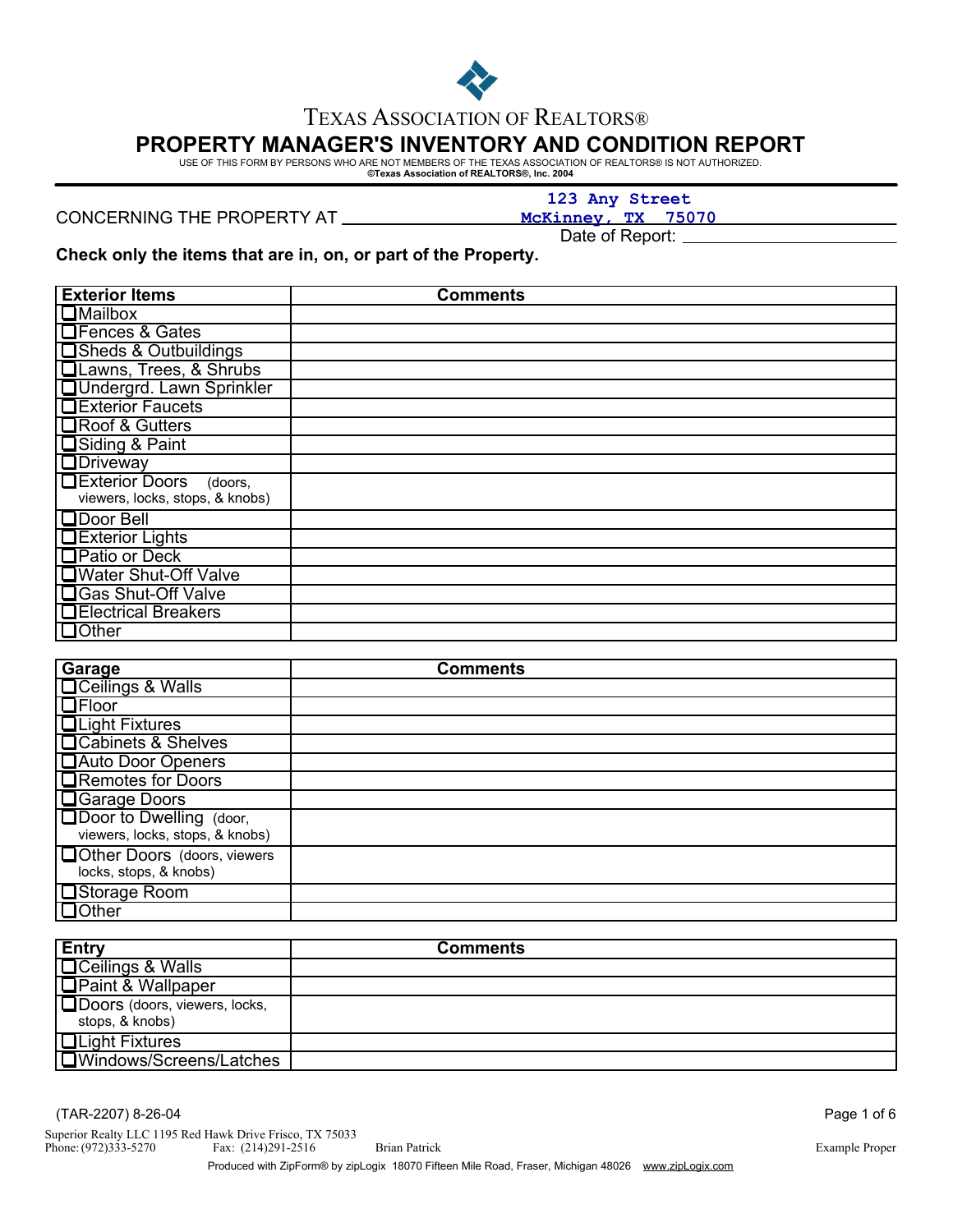| 123 Any Street     |  |  |
|--------------------|--|--|
| McKinney. TX 75070 |  |  |

| Entry (cont.)           | <b>Comments</b>                        |          |
|-------------------------|----------------------------------------|----------|
| $\Box$ Plugs & Switches |                                        |          |
| □Closet Shelves & Rods  |                                        |          |
| <b>□Smoke Detector</b>  | Tested? □ yes □ no Working? □ yes □ no | Batterv: |
| $\Box$ Other            |                                        |          |

| <b>Living Room</b>                                       | <b>Comments</b>                                                                                |
|----------------------------------------------------------|------------------------------------------------------------------------------------------------|
| <b>OCeilings &amp; Walls</b>                             |                                                                                                |
| □ Paint & Wallpaper                                      |                                                                                                |
| <b>ODOOIS</b> (doors, viewers, locks,<br>stops, & knobs) |                                                                                                |
| $\Box$ Flooring                                          |                                                                                                |
| <b>QLights &amp; Ceiling Fans</b>                        |                                                                                                |
| □Windows/Screens/Latches                                 |                                                                                                |
| □Drapes/Blinds/Shutters                                  |                                                                                                |
| <b>OPlugs &amp; Switches</b>                             |                                                                                                |
| $\Box$ Cabinets                                          |                                                                                                |
| □Fireplace/Logs/Equip.                                   |                                                                                                |
| <b>OSmoke Detector</b>                                   | $\overline{\text{Tested}}$ ? $\Box$ yes $\Box$ no<br>Working? $\Box$ yes $\Box$ no<br>Battery: |
| $\Box$ Other                                             |                                                                                                |

| <b>Dining Room</b>                |                              | <b>Comments</b>               |          |
|-----------------------------------|------------------------------|-------------------------------|----------|
| $\Box$ Ceilings & Walls           |                              |                               |          |
| <b>□Paint &amp; Wallpaper</b>     |                              |                               |          |
| Doors (doors, viewers, locks,     |                              |                               |          |
| stops, & knobs)                   |                              |                               |          |
| $\Box$ Flooring                   |                              |                               |          |
| <b>QLights &amp; Ceiling Fans</b> |                              |                               |          |
| UWindows/Screens/Latches          |                              |                               |          |
| <b>IDrapes/Blinds/Shutters</b>    |                              |                               |          |
| <b>IDPlugs &amp; Switches</b>     |                              |                               |          |
| <b>□</b> Cabinets                 |                              |                               |          |
| □Smoke Detector                   | Tested? $\Box$ yes $\Box$ no | Working? $\Box$ yes $\Box$ no | Battery: |
| <b>□</b> Other                    |                              |                               |          |

| Kitchen & Breakfast                   | <b>Comments</b> |
|---------------------------------------|-----------------|
| $\Box$ Ceilings & Walls               |                 |
| <b>ID</b> Paint & Wallpaper           |                 |
| <b>□Doors</b> (doors, viewers, locks, |                 |
| stops, & knobs)                       |                 |
| <b>QLights &amp; Ceiling Fans</b>     |                 |
| □ Windows/Screens/Latches             |                 |
| □Drapes/Blinds/Shutters               |                 |
| <b>□Plugs &amp; Switches</b>          |                 |
| <b>□Pantry &amp; Shelves</b>          |                 |
| <b>□ Cabinets &amp; Handles</b>       |                 |
| <b>□Drawers &amp; Handles</b>         |                 |
| $\Box$ Flooring                       |                 |
| <b>□</b> Countertops                  |                 |
| <b>□ Grout &amp; Caulking</b>         |                 |
| □Range/Cooktop                        |                 |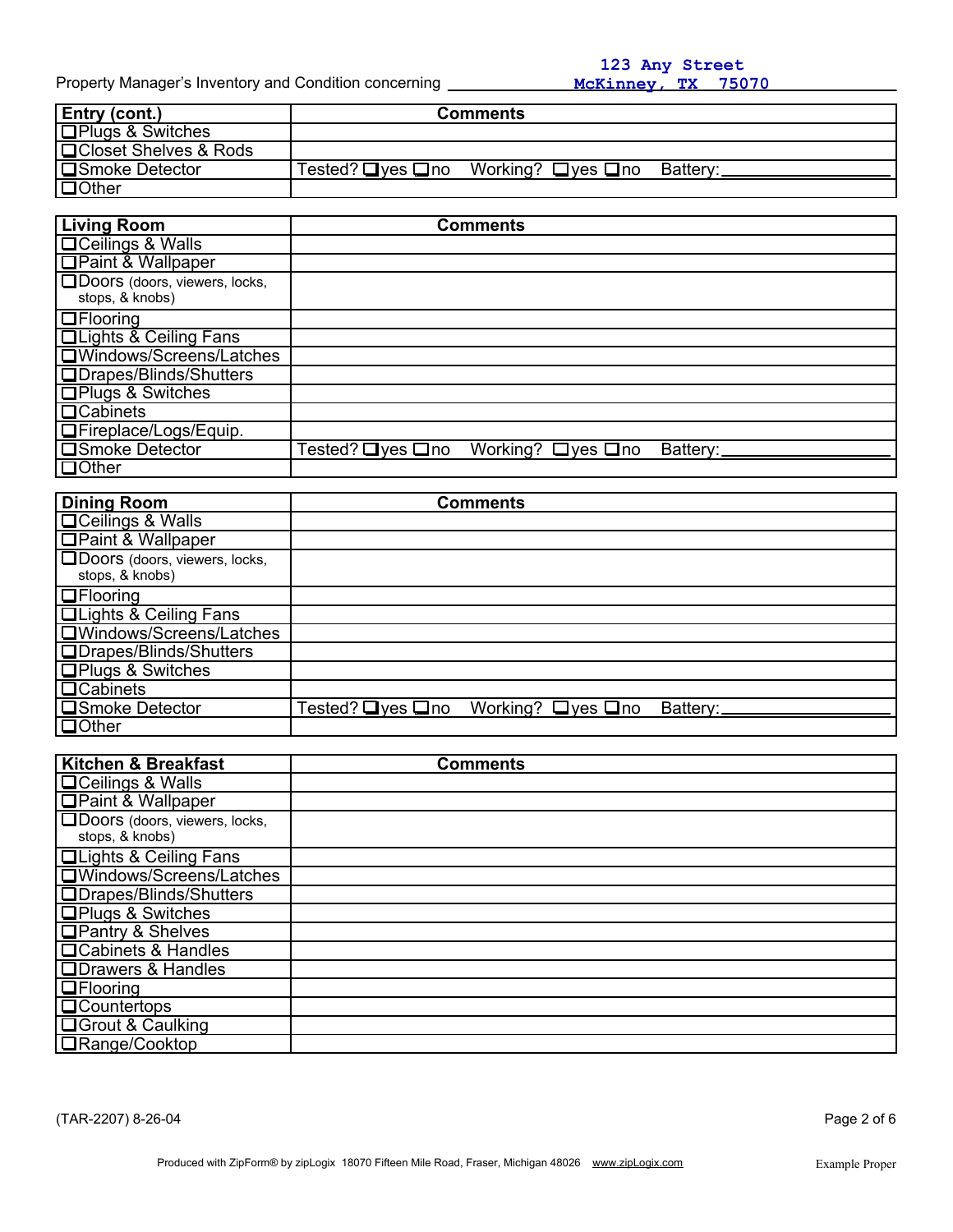| Kitchen & Brkf. (cont.)                                           |                        | <b>Comments</b>               |          |
|-------------------------------------------------------------------|------------------------|-------------------------------|----------|
| I□Microwave                                                       |                        |                               |          |
| <b>Dishwasher</b>                                                 |                        |                               |          |
| □ Oven (racks, knobs, broiler pan,<br>light cover, bulb, element) |                        |                               |          |
| <b>DVent Hood</b> (light, fan, & filter)                          |                        |                               |          |
| <b>□ Garbage Disposer</b>                                         |                        |                               |          |
| <b>Sink/Faucet/Sprayer</b>                                        |                        |                               |          |
| <b>TRefrigerator</b> (shelves, bulb<br>light cover, drawers)      |                        |                               |          |
| <b>□Smoke Detector</b>                                            | $Tested?$ $Qves$ $Qno$ | Working? $\Box$ yes $\Box$ no | Battery: |
| <b>D</b> Other                                                    |                        |                               |          |

| <b>Halls</b>                                      |                                                   | <b>Comments</b>               |          |
|---------------------------------------------------|---------------------------------------------------|-------------------------------|----------|
| □Ceilings & Walls                                 |                                                   |                               |          |
| <b>OPaint &amp; Wallpaper</b>                     |                                                   |                               |          |
| □Doors (doors, viewers, locks,<br>stops, & knobs) |                                                   |                               |          |
| $\Box$ Flooring                                   |                                                   |                               |          |
| $\Box$ Light Fixtures                             |                                                   |                               |          |
| □Plugs & Switches                                 |                                                   |                               |          |
| <b>QCloset Shelves &amp; Rods</b>                 |                                                   |                               |          |
| $\Box$ Cabinets                                   |                                                   |                               |          |
| <b>OSmoke Detector</b>                            | $\overline{\text{Tested}}$ ? $\Box$ yes $\Box$ no | Working? $\Box$ yes $\Box$ no | Battery: |
| $\Box$ Other                                      |                                                   |                               |          |

| <b>Family Room</b>                    | <b>Comments</b>                                                                                |
|---------------------------------------|------------------------------------------------------------------------------------------------|
| <b>□ Ceilings &amp; Walls</b>         |                                                                                                |
| <b>Paint &amp; Wallpaper</b>          |                                                                                                |
| <b>□Doors</b> (doors, viewers, locks, |                                                                                                |
| stops, & knobs)                       |                                                                                                |
| <b>OFlooring</b>                      |                                                                                                |
| <b>QLights &amp; Ceiling Fans</b>     |                                                                                                |
| □ Windows/Screens/Latches             |                                                                                                |
| <b>ODrapes/Blinds/Shutters</b>        |                                                                                                |
| <b>□Plugs &amp; Switches</b>          |                                                                                                |
| <b>QCloset Shelves &amp; Rods</b>     |                                                                                                |
| <b>QCabinets</b>                      |                                                                                                |
| <b>TFireplace/Logs/Equip.</b>         |                                                                                                |
| Smoke Detector                        | $\overline{\text{Tested}}$ ? $\Box$ yes $\Box$ no<br>Working? $\Box$ yes $\Box$ no<br>Battery: |
| l□Other                               |                                                                                                |

| Master Bedroom (1)                                       | <b>Comments</b> |
|----------------------------------------------------------|-----------------|
| □Ceilings & Walls                                        |                 |
| <b>□Paint &amp; Wallpaper</b>                            |                 |
| <b>□Doors</b> (doors, viewers, locks,<br>stops, & knobs) |                 |
| $\Box$ Flooring                                          |                 |
| <b>QLights &amp; Ceiling Fans</b>                        |                 |
| □ Windows/Screens/Latches                                |                 |
| <b>Drapes/Blinds/Shutters</b>                            |                 |
| <b>□Plugs &amp; Switches</b>                             |                 |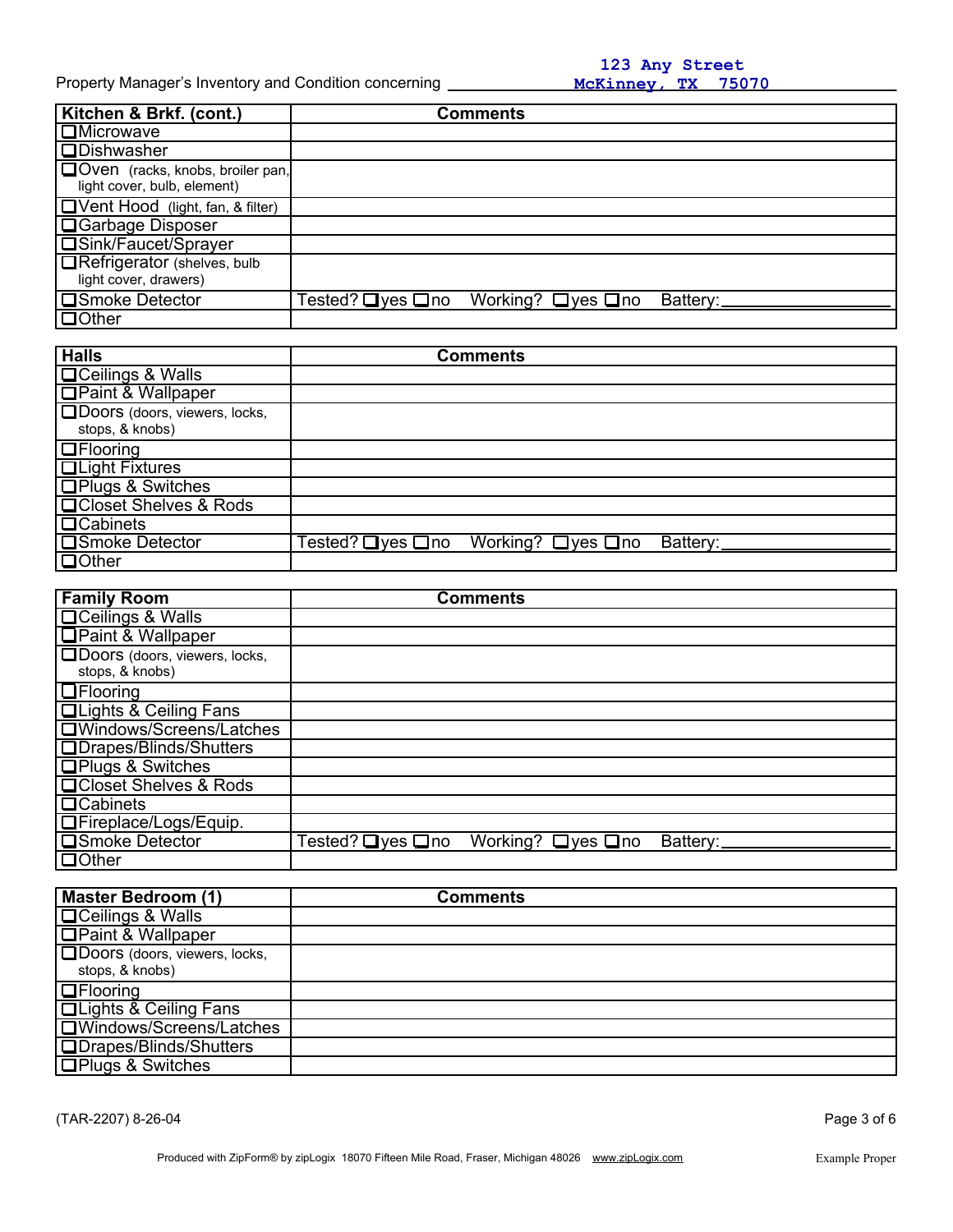| Master Bdrm. (cont.)               | <b>Comments</b>                                 |
|------------------------------------|-------------------------------------------------|
| <b>□ Closet Shelves &amp; Rods</b> |                                                 |
| I□Cabinets                         |                                                 |
| I□Smoke Detector                   | Tested? □ yes □ no Working? □ yes □ no Battery: |
| <b>DOther</b>                      |                                                 |

| <b>Master Bathroom (1)</b>                       | <b>Comments</b> |
|--------------------------------------------------|-----------------|
| □Ceiling & Walls                                 |                 |
| <b>□Paint &amp; Wallpaper</b>                    |                 |
| Doors (doors, viewers, locks,<br>stops, & knobs) |                 |
| <b>QLights &amp; Fans</b>                        |                 |
| □ Windows/Screens/Latches                        |                 |
| □Drapes/Blinds/Shutters                          |                 |
| <b>□Plugs &amp; Switches</b>                     |                 |
| □Closet Shelves & Rods                           |                 |
| □ Cabinets & Handles                             |                 |
| $\Box$ Flooring                                  |                 |
| <b>□</b> Countertops                             |                 |
| Sinks/Faucets/Stoppers                           |                 |
| <b>□Tub/Shower &amp; Faucets</b>                 |                 |
| <b>□ Grout &amp; Caulking</b>                    |                 |
| <b>Toilet/Lid/Seat/Paper Hldr</b>                |                 |
| <b>Heaters &amp; Exhaust Fans</b>                |                 |
| <b>IDTowel Fixtures</b>                          |                 |
| l□Other                                          |                 |

| Bedroom (2)                           |                                                   | <b>Comments</b>               |          |
|---------------------------------------|---------------------------------------------------|-------------------------------|----------|
| <b>□ Ceiling &amp; Walls</b>          |                                                   |                               |          |
| <b>IDPaint &amp; Wallpaper</b>        |                                                   |                               |          |
| <b>□Doors</b> (doors, viewers, locks, |                                                   |                               |          |
| stops, & knobs)                       |                                                   |                               |          |
| $\Box$ Flooring                       |                                                   |                               |          |
| <b>QLights &amp; Ceiling Fans</b>     |                                                   |                               |          |
| Windows/Screens/Latches               |                                                   |                               |          |
| <b>Drapes/Blinds/Shutters</b>         |                                                   |                               |          |
| <b>□Plugs &amp; Switches</b>          |                                                   |                               |          |
| <b>QCloset Shelves &amp; Rods</b>     |                                                   |                               |          |
| <b>□</b> Cabinets                     |                                                   |                               |          |
| <b>□Smoke Detector</b>                | $\overline{\text{Tested}}$ ? $\Box$ yes $\Box$ no | Working? $\Box$ yes $\Box$ no | Battery: |
| <b>D</b> Other                        |                                                   |                               |          |

| Bedroom (3)                           | <b>Comments</b> |
|---------------------------------------|-----------------|
| <b>□ Ceiling &amp; Walls</b>          |                 |
| <b>□Paint &amp; Wallpaper</b>         |                 |
| <b>□Doors</b> (doors, viewers, locks, |                 |
| stops, & knobs)                       |                 |
| $\Box$ Flooring                       |                 |
| <b>QLights &amp; Ceiling Fans</b>     |                 |
| □ Windows/Screens/Latches             |                 |
| <b>IDrapes/Blinds/Shutters</b>        |                 |

(TAR-2207) 8-26-04 Page 4 of 6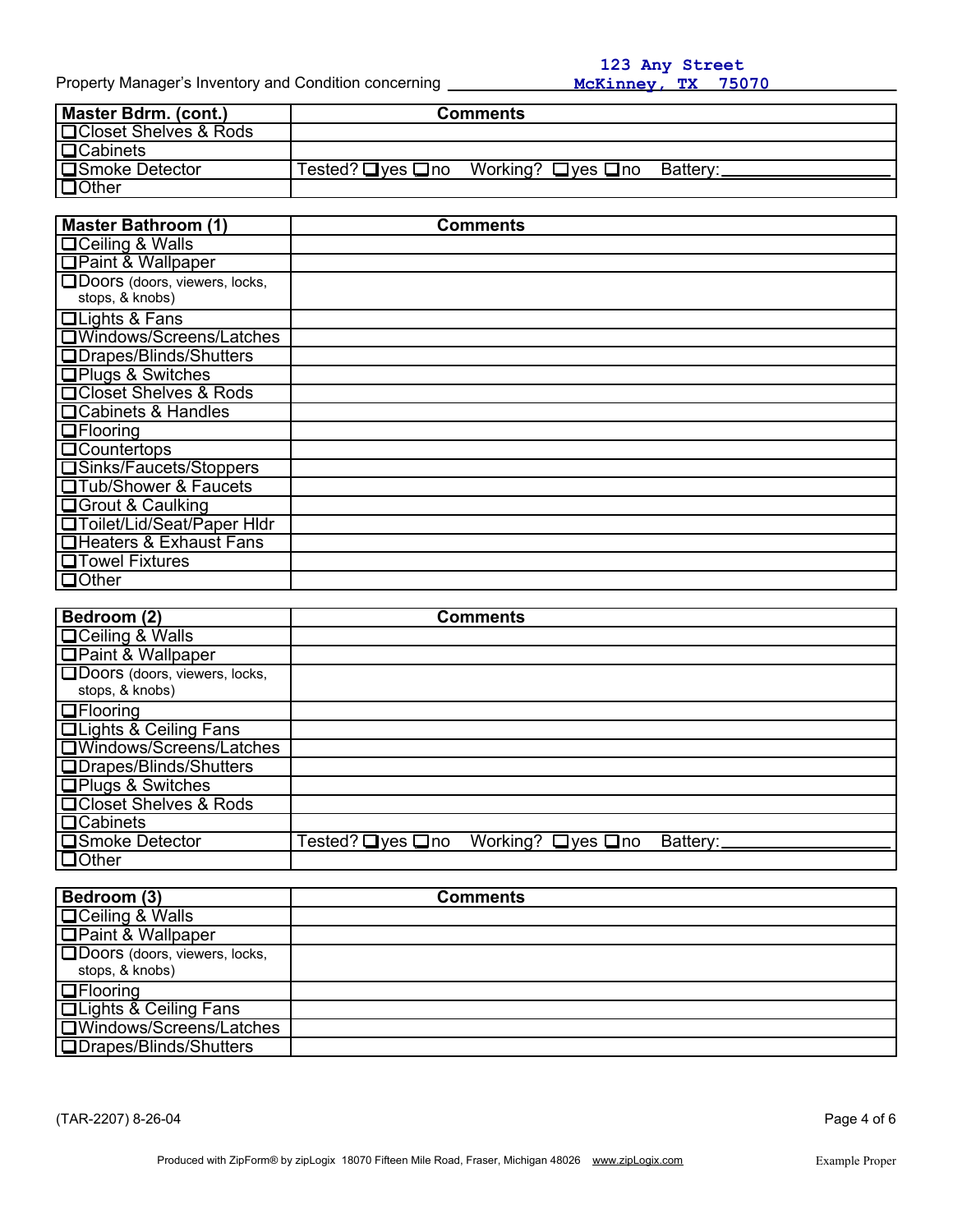| Bedroom (3) (cont.)     | <b>Comments</b>                                  |
|-------------------------|--------------------------------------------------|
| $\Box$ Plugs & Switches |                                                  |
| □ Closet Shelves & Rods |                                                  |
| $\Box$ Cabinets         |                                                  |
| □Smoke Detector         | Tested? □ yes □ no Working? □ yes □ no Battery:_ |
| $\Box$ Other            |                                                  |

| Bedroom (4)                                             | <b>Comments</b>                                                                                |
|---------------------------------------------------------|------------------------------------------------------------------------------------------------|
| □Ceiling & Walls                                        |                                                                                                |
| <b>OPaint &amp; Wallpaper</b>                           |                                                                                                |
| <b>ODOOR</b> (doors, viewers, locks,<br>stops, & knobs) |                                                                                                |
| $\Box$ Flooring                                         |                                                                                                |
| <b>QLights &amp; Ceiling Fans</b>                       |                                                                                                |
| <b>OWindows/Screens/Latches</b>                         |                                                                                                |
| □Drapes/Blinds/Shutters                                 |                                                                                                |
| □Plugs & Switches                                       |                                                                                                |
| <b>QCloset Shelves &amp; Rods</b>                       |                                                                                                |
| <b>Q</b> Cabinets                                       |                                                                                                |
| <b>□Smoke Detector</b>                                  | $\overline{\text{Tested}}$ ? $\Box$ yes $\Box$ no<br>Working? $\Box$ yes $\Box$ no<br>Battery: |
| $\Box$ Other                                            |                                                                                                |

| <b>Bathroom (2)</b>                                      | <b>Comments</b> |
|----------------------------------------------------------|-----------------|
| <b>□ Ceiling &amp; Walls</b>                             |                 |
| <b>□Paint &amp; Wallpaper</b>                            |                 |
| <b>□Doors</b> (doors, viewers, locks,<br>stops, & knobs) |                 |
| <b>QLights &amp; Fans</b>                                |                 |
| <b>□Windows/Screens/Latches</b>                          |                 |
| <b>□Drapes/Blinds/Shutters</b>                           |                 |
| <b>□Plugs &amp; Switches</b>                             |                 |
| □Closet Shelves & Rods                                   |                 |
| □ Cabinets & Handles                                     |                 |
| $\Box$ Flooring                                          |                 |
| <b>Q</b> Countertops                                     |                 |
| Sinks/Faucets/Stoppers                                   |                 |
| <b>D</b> Tub/Shower & Faucets                            |                 |
| <b>□ Grout &amp; Caulking</b>                            |                 |
| <b>Toilet/Lid/Seat/Paper Hldr</b>                        |                 |
| <b>Heaters &amp; Exhaust Fans</b>                        |                 |
| <b>DTowel Fixtures</b>                                   |                 |
| $\Box$ Other                                             |                 |

| <b>Bathroom (3)</b>                               | <b>Comments</b> |
|---------------------------------------------------|-----------------|
| □Ceiling & Walls                                  |                 |
| □ Paint & Wallpaper                               |                 |
| □Doors (doors, viewers, locks,<br>stops, & knobs) |                 |
| <b>QLights &amp; Fans</b>                         |                 |
| □ Windows/Screens/Latches                         |                 |
| <b>ODrapes/Blinds/Shutters</b>                    |                 |
| $\Box$ Plugs & Switches                           |                 |

(TAR-2207) 8-26-04 Page 5 of 6